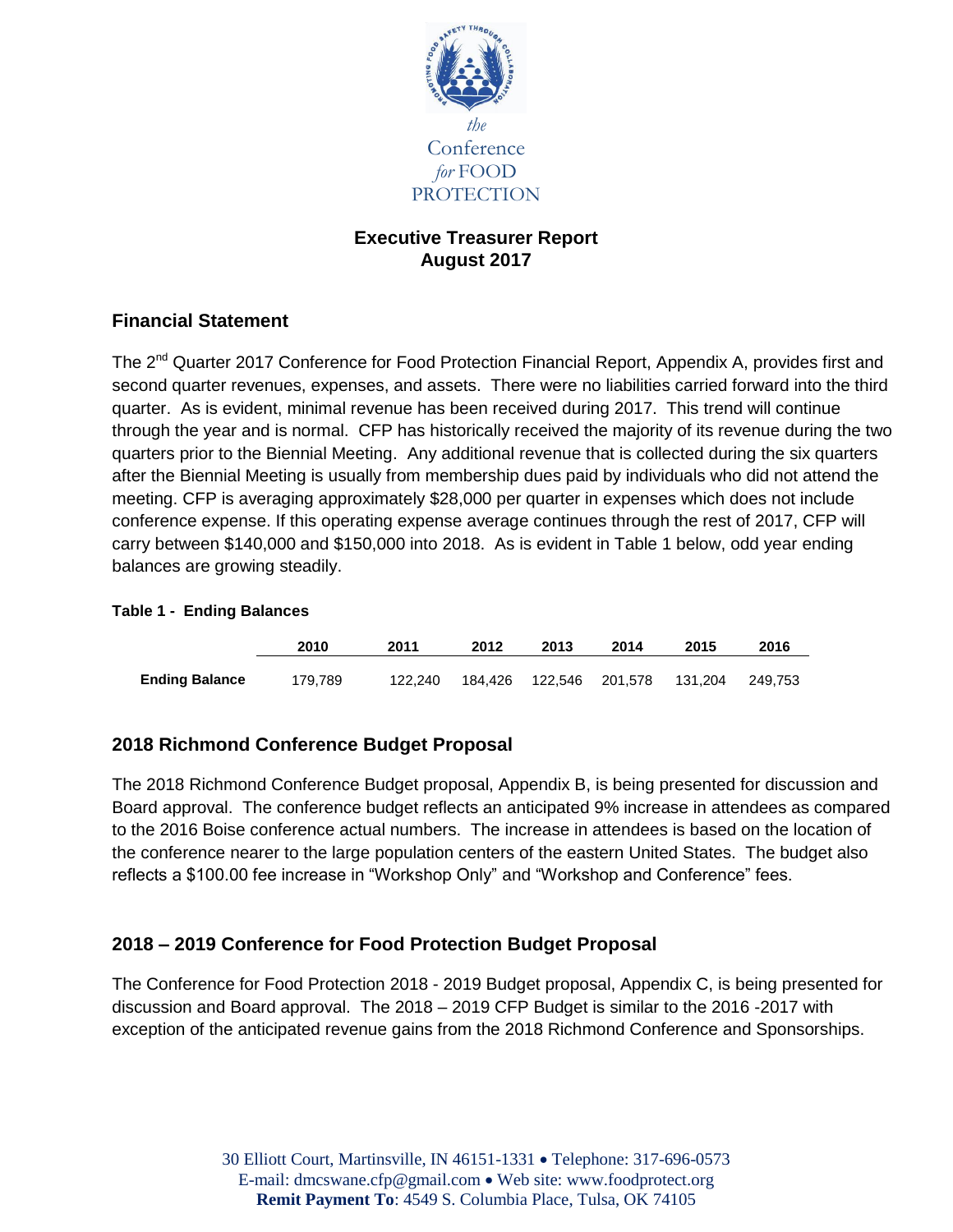# **FDA Small Scientific Conference Grant**

Scientific Conference Grant Program (R13), PAR-16-378 for \$50,000.00 opened for submission on August  $1<sup>st</sup>$  and CFP's application is in the process of being submitted.

Respectfully submitted by:

Clifford Nutt Executive Treasurer Conference for Food Protection 918-625-1139 cliffnutt@gmail.com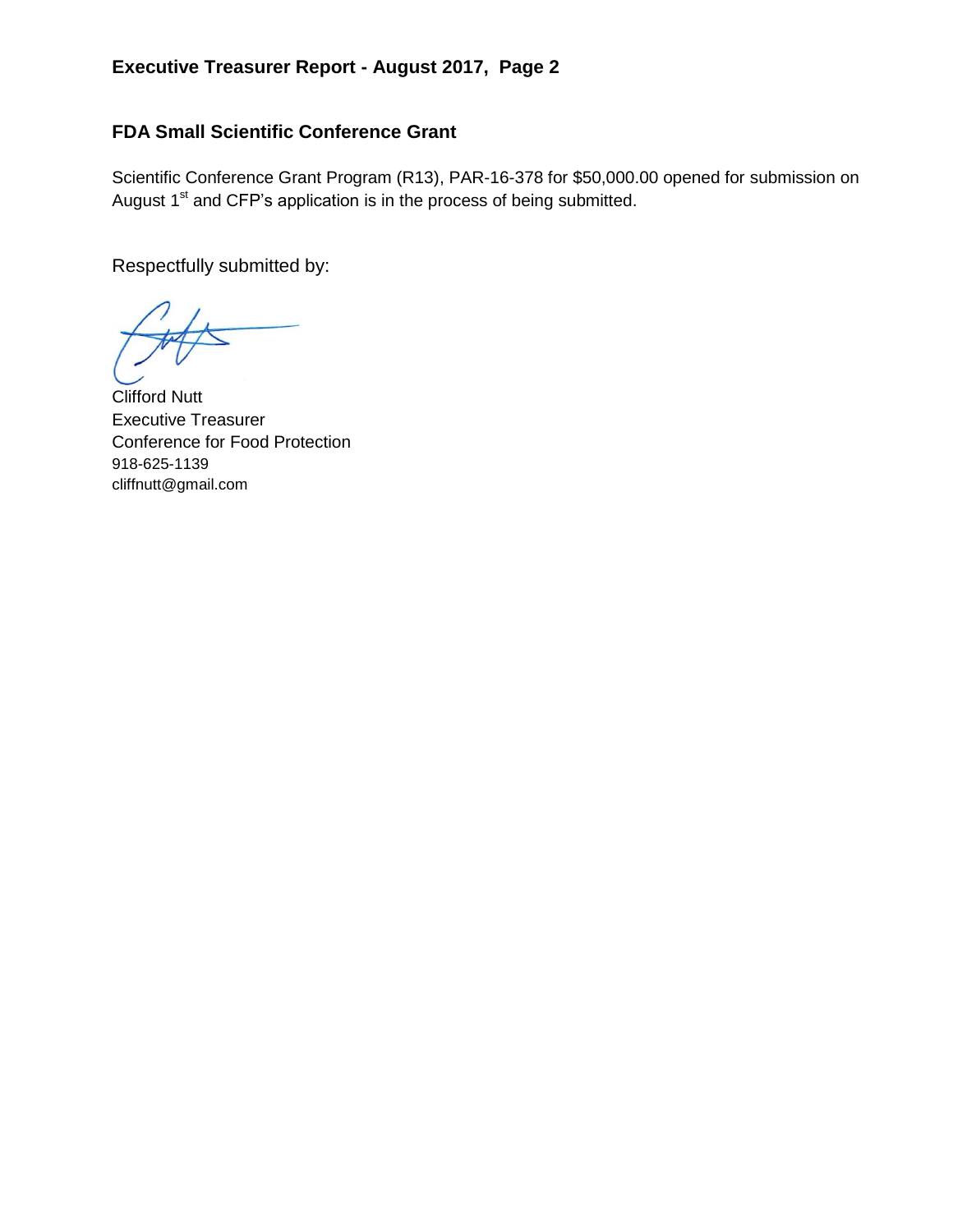

the Conference for FOOD<br>PROTECTION

### **Appendix - A Financial Statement, 2nd Quarter 2017**

| <b>REVENUE</b> |                               |           |           |           |
|----------------|-------------------------------|-----------|-----------|-----------|
|                | Balance on Hand 1/1/2017      | \$249,753 |           |           |
|                | Revenue Qtr 1                 | \$5,838   |           |           |
|                | Revenue Otr 2                 | \$4,215   |           |           |
|                | Revenue Otr 3                 |           |           |           |
|                | Revenue Otr 4                 |           |           |           |
|                | <b>Total</b>                  |           | \$259,805 |           |
| less           |                               |           |           |           |
| <b>EXPENSE</b> | Qtr 1                         | \$24,539  |           |           |
|                | Qtr 2                         | \$31,730  |           |           |
|                | Qtr 3                         |           |           |           |
|                | Qtr 4                         |           |           |           |
|                | Total                         |           | \$56,269  |           |
| <b>BALANCE</b> |                               |           |           | \$203,536 |
|                |                               |           |           |           |
| <b>ASSETS</b>  |                               |           |           |           |
|                | <b>Current Assets</b>         |           |           |           |
|                | Checking                      | \$13,394  |           |           |
|                | Money Market                  | \$190,142 |           |           |
|                | <b>Total Checking/Savings</b> | \$203,536 |           |           |
|                | <b>Total Current Assets</b>   |           | \$203,536 |           |

**TOTAL ASSETS \$203,536**

 **Respectfully submitted by:**

 **Clifford Nutt Executive Treasurer**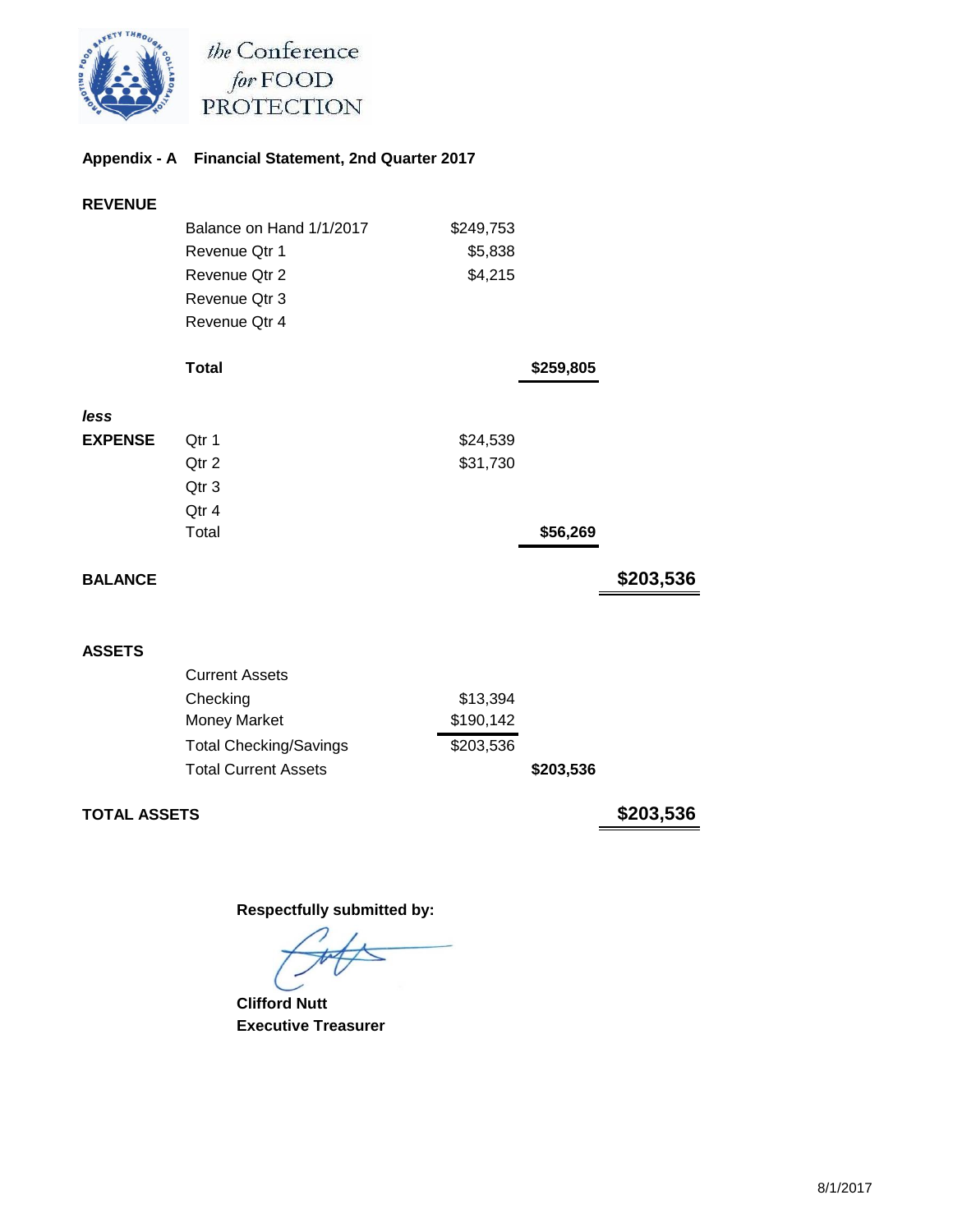

### **Appendix - B 2018 Richmond Conference Budget Proposal**

|                                     |                  |       |           |        | 2016 Boise |           |       |           |
|-------------------------------------|------------------|-------|-----------|--------|------------|-----------|-------|-----------|
| <b>Revenue</b>                      | 2018 Projected   |       |           | Actual |            | Projected |       |           |
|                                     | <b>Attendees</b> | Fee   |           |        |            |           |       |           |
| Conference only                     | 170              | \$595 | \$101,150 | 137    | \$68,765   | 269       | \$495 | \$133,155 |
| Workshop only                       | 25               | \$175 | \$4,375   | 51     | \$6,525    | 13        | \$175 | \$2,275   |
| Conf & Wkshp                        | 250              | \$720 | \$180,000 | 220    | \$137,200  | 169       | \$620 | \$104,780 |
| Sponsorhips                         |                  |       | \$160,000 |        | \$158,050  |           |       | \$116,000 |
| <b>Issue Sales</b>                  | 50               | \$25  | \$1,250   | 41     | \$1,025    | 54        | \$25  | \$1,350   |
| Local Arrangements                  |                  |       | \$5,000   |        | \$700      |           |       | \$20,000  |
| <b>Total Reveune</b>                |                  |       | \$451,775 |        | \$372,265  |           |       | \$377,560 |
| <b>Expense</b>                      |                  |       |           |        |            |           |       |           |
| Rooms and Travel                    |                  |       | \$6,500   |        | \$5,404    |           |       | \$4,500   |
| Supplies                            |                  |       | \$3,000   |        | \$2,618    |           |       | \$100     |
| Postage                             |                  |       | \$500     |        | \$353      |           |       | \$400     |
| Printing                            |                  |       | \$9,000   |        | \$7,151    |           |       | \$8,500   |
| Telephone                           |                  |       | \$500     |        | \$180      |           |       | \$750     |
| <b>AV Rental</b>                    |                  |       | \$25,000  |        | \$10,658   |           |       | \$19,000  |
| Workshop                            |                  |       | \$10,000  |        | \$820      |           |       | \$10,000  |
| Clerical                            |                  |       | \$1,000   |        | \$0        |           |       | \$1,000   |
| <b>Assembly Transcript</b>          |                  |       | \$1,000   |        | \$363      |           |       | \$1,000   |
| Acknowledgements                    |                  |       | \$1,000   |        | \$56       |           |       | \$1,000   |
| Insurance                           |                  |       | \$200     |        | \$176      |           |       | \$200     |
| <b>Local Arrangements</b>           |                  |       | \$25,000  |        | \$25,465   |           |       | \$20,000  |
| Catering                            |                  |       | \$50,000  |        | \$18,470   |           |       | \$50,000  |
| <b>Eventbrite and Credit Cd Fee</b> |                  |       | \$11,500  |        | \$8,793    |           |       | \$7,488   |
| <b>Conference Center Rental</b>     |                  |       | \$0       |        | \$71,387   |           |       | \$20,700  |
| <b>Total Expense</b>                |                  |       | \$144,200 |        | \$151,893  |           |       | \$144,638 |
| <b>Net</b>                          |                  |       | \$307,575 |        | \$220,372  |           |       | \$232,922 |